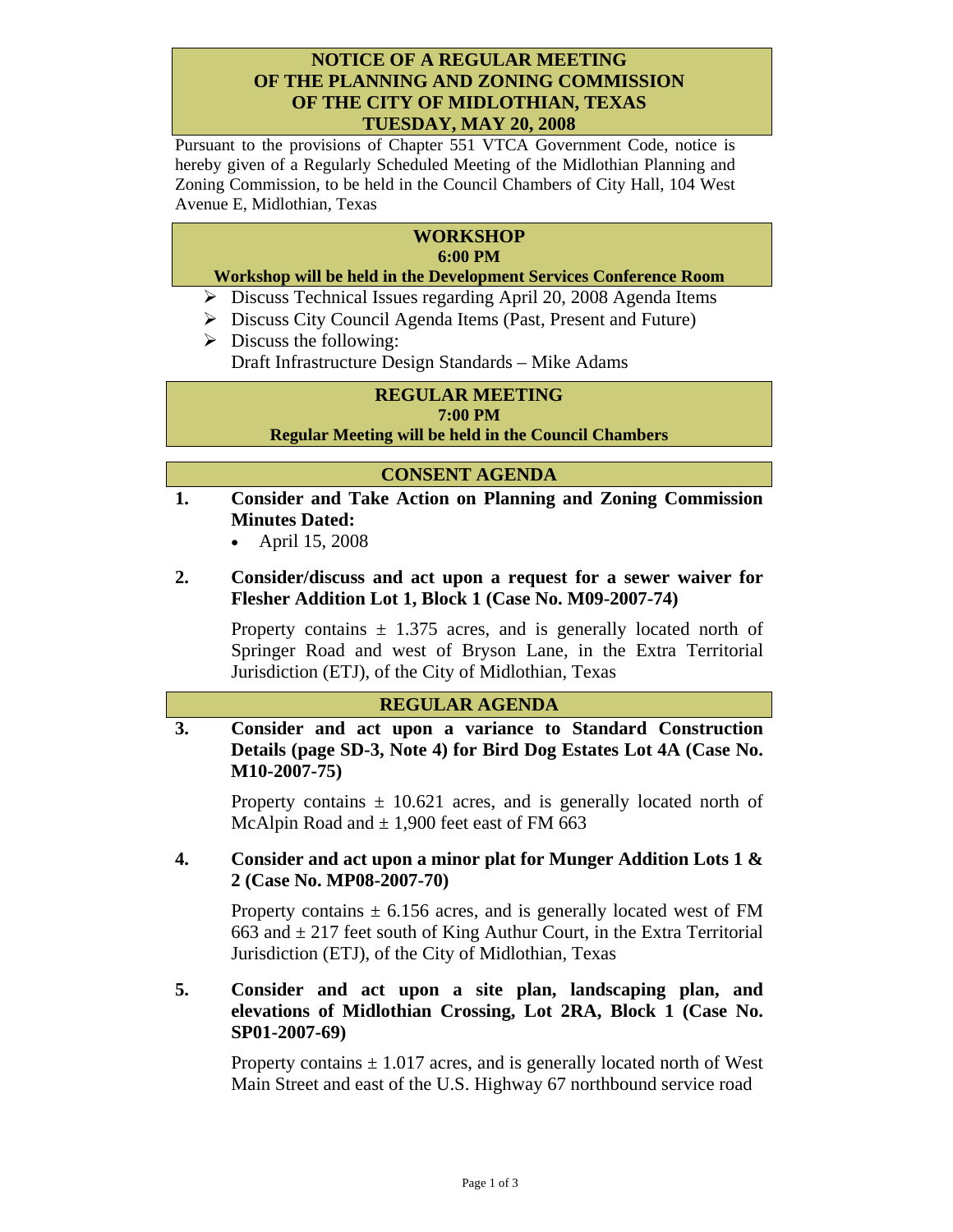## **6. Conduct a public hearing to consider and act and upon a request to rezone property known as The Villages at Walnut Grove (Case No. Z07-2007-67)**

Consider a request to rezone  $\pm$  147.1 acres, known as The Villages at Walnut Grove, from its current Single Family Three (SF-3) District to a Planned Development (PD) District for retail, office, single-family residential, retirement village and light industrial uses. Property is generally located west of Walnut Grove Road and  $\pm$  1,770 feet north of U.S. Highway 287

# **7. Conduct a public hearing to consider amendments to Ordinance 89-13, as amended, the City of Midlothian's Zoning Ordinance (Case OZ08-2007-76)**

Repealing Ordinance 2008-16 that amend Article III (Definitions) and Article IV (Use Table) and readopting the same proposed amendments with the addition of a Conflicts Clause and establishing an effective date

# **8. Conduct a public hearing to consider an amendment to Ordinance 89-13, as amended, the City of Midlothian Zoning Ordinance (Case OZ07-2007-72)**

Specifically amending Article 5, replacing the Agricultural (A) District with the Rural (R) District and creating a new residential zoning district, Rural Residential (RR); and, any other corresponding additions, deletions or changes to various sections, articles and provisions contained in said Zoning Ordinance and, establishing an effective date

## **9. Continue a public hearing to consider an amendment to the City of Midlothian Zoning Ordinance 89-13, as amended (Case OZ06- 2006-148)**

To consider proposed amendments and changes to the City of Midlothian Zoning Ordinance 89-13, as amended: Article 6, Section 6.1, (Planned Development Amenities); and, any other corresponding additions, deletions or changes to various sections, articles and provisions contained in said Zoning Ordinance and, establishing an effective date

### **10. Conduct a public hearing to consider amendments to Ordinance 89-13, as amended, the City of Midlothian's Zoning Ordinance (Case OZ09-2007-78)**

Specifically amending Article VI to establish regulations for Rural Activity Planned Development (RAPD) and, any other corresponding additions, deletions or changes to various sections, articles and provisions contained in said Zoning Ordinance and, establishing an effective date

**11. Continue a public hearing to consider amendments to the City of Midlothian's Subdivision Ordinance 88-14, as amended, consistent with Texas Local Government Code, Chapter 212, providing a severability clause; and providing an effective date (Case No. OS01-2005-24)**